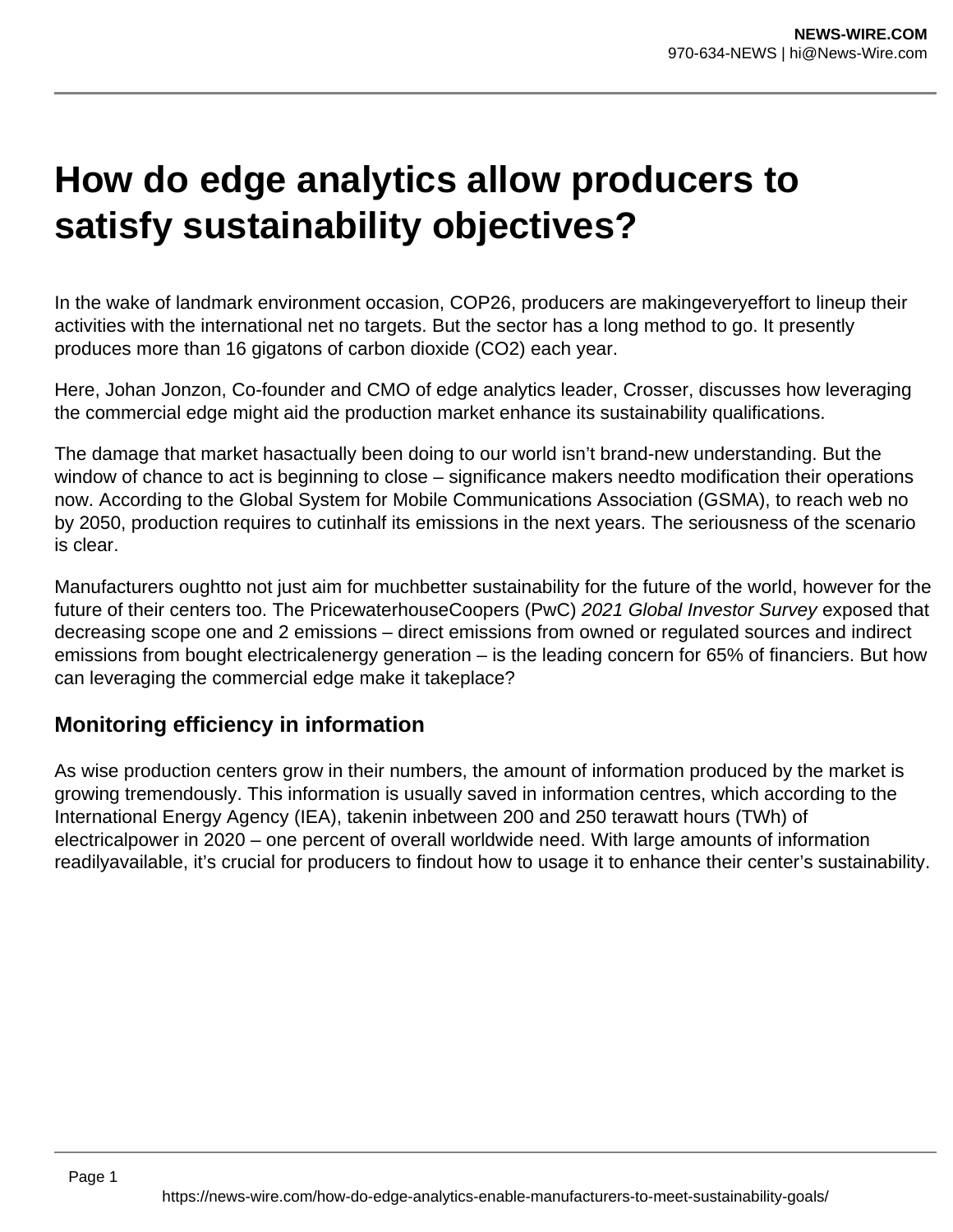

Edge analytics enables services to procedure information close to its source. After gathering information from numerous makers on the factory flooring, producers can utilize edge analytics tools to procedure it. They can embrace clever filtering to eliminate any unimportant, void or 'dirty' information and just sendout pertinent information to the information centre.

Accessing and utilizing this information in the right method enables manufacturers to unlock its power, and display ecological Key Performance Indicators (KPIs). Environmental KPIs usually relate to emissions, such as CO2, and resource usage such as water or product waste. Sensors on each device can determine private emissions and resource use, which can then be standardised to produce one uniform information set, getting KPIs in genuine time.

Once device information hasactually been acquired, filtered and standardised, makers are left with deep insight into their devices' efficiency, making it mucheasier to recognize secret factors to emissions or a specific resource drain. Further actions can then be taken to enhance the center's sustainability qualifications, especially through enhanced energy performance and minimized waste.

## **Edge-enabled performance**

Once the maker's information is readilyavailable, it can be utilized to lower energy intake. Industry accounts for 39% of the world's last energy usage according to the IEA. But making little enhancements to each private device's efficiency can outcome in incremental energy costsavings that develop to a huge effect.

Manufacturers can simplify device to device (M2M) interaction by utilizing the information from one device to gain an actionable insight into its efficiency and create an output that identifies the setup of the next device.